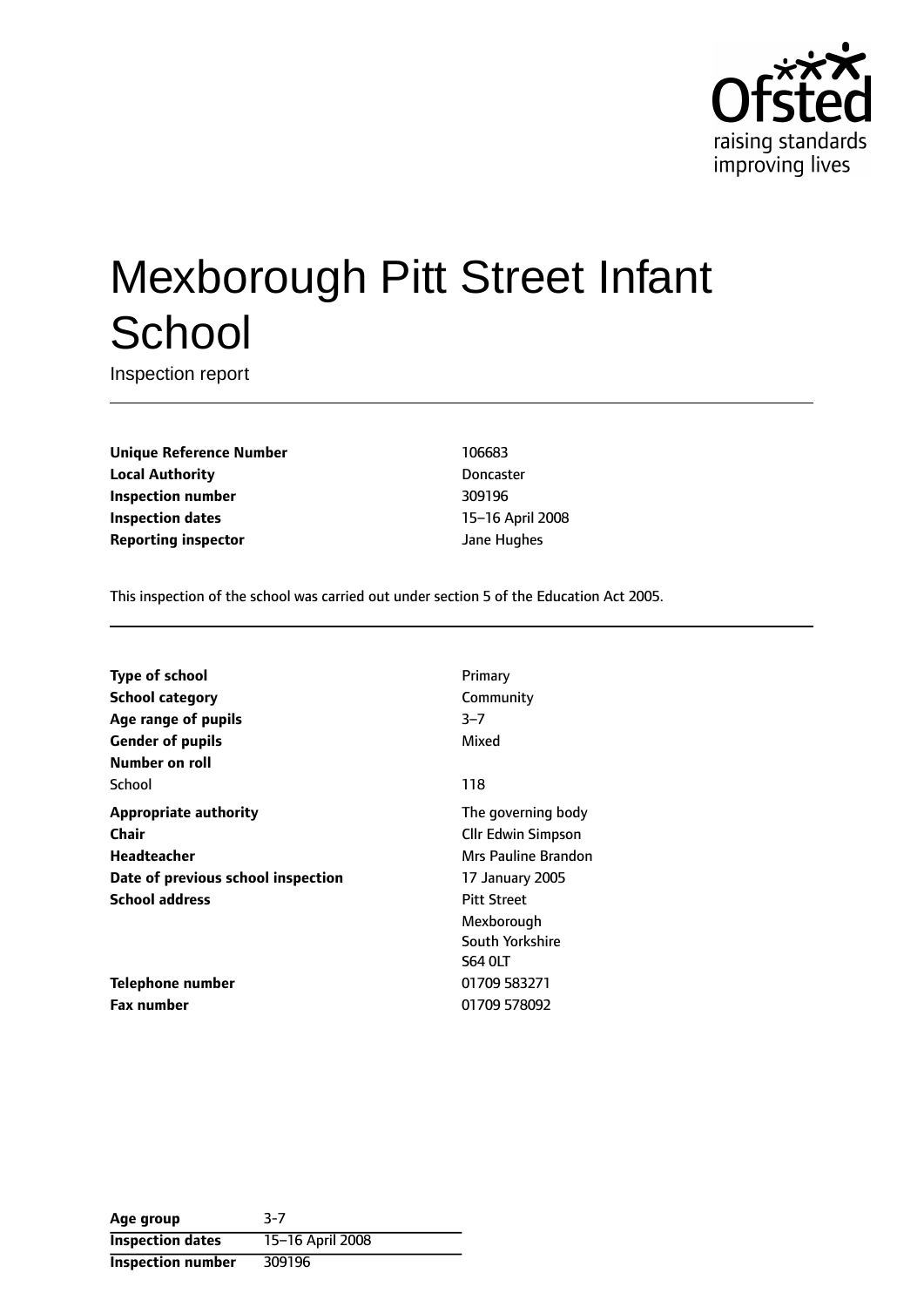.

© Crown copyright 2008

#### Website: www.ofsted.gov.uk

This document may be reproduced in whole or in part for non-commercial educational purposes, provided that the information quoted is reproduced without adaptation and the source and date of publication are stated.

Further copies of this report are obtainable from the school. Under the Education Act 2005, the school must provide a copy of this report free of charge to certain categories of people. A charge not exceeding the full cost of reproduction may be made for any other copies supplied.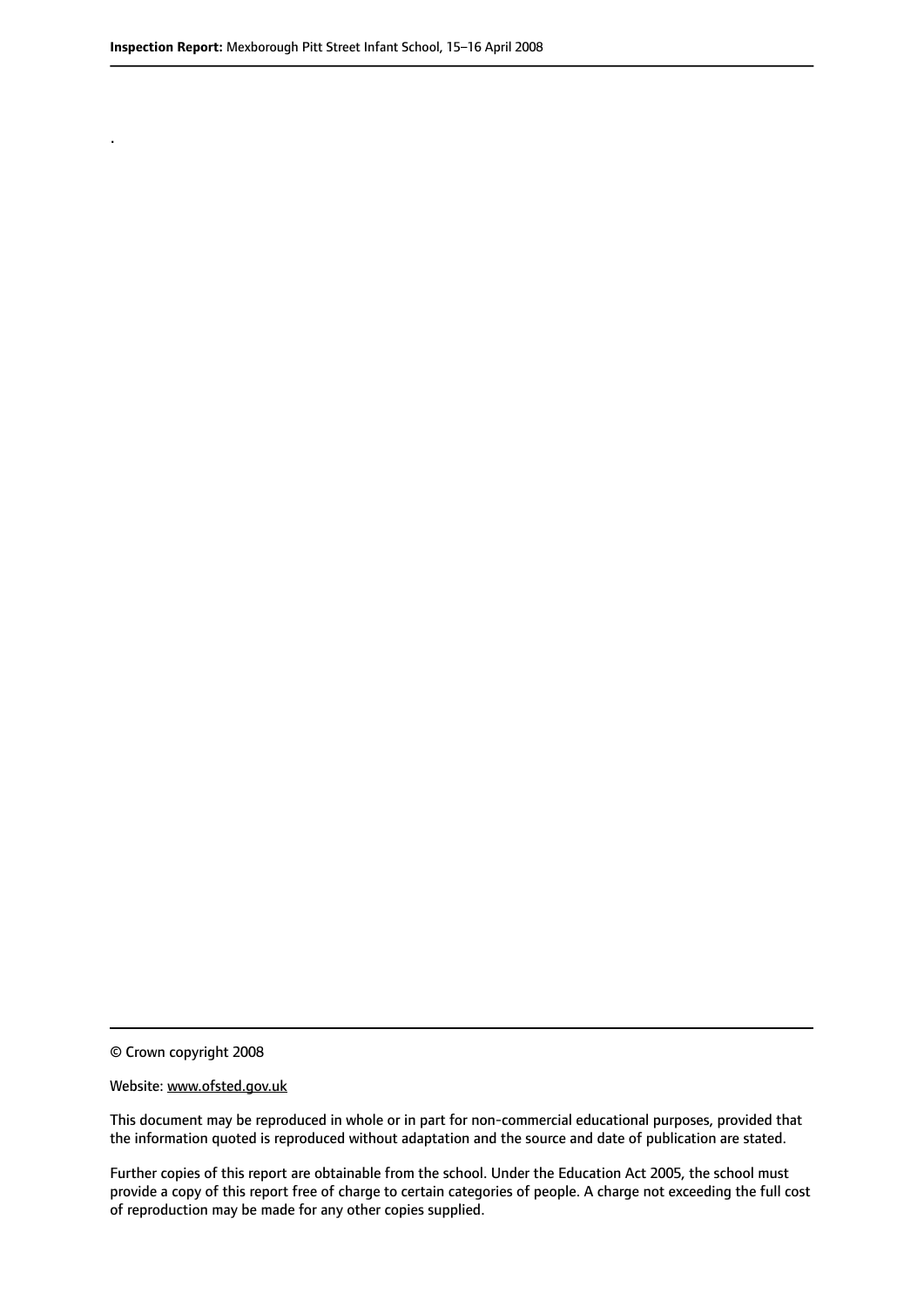# **Introduction**

The inspection was carried out by one Additional Inspector.

#### **Description of the school**

This small school takes pupils from an area of significant economic and social disadvantage. The proportion of pupils eligible for free school meals is double the national average. Fewer pupils than usual have learning difficulties and/or disabilities. A lower than average proportion of pupils has a heritage other than White British and almost all pupils speak English as their home language. The school has achieved the following awards: Healthy Schools; Activemark; Artsmark Gold and the Roy Castle Clean Air Award - Gold.

#### **Key for inspection grades**

| Grade 1 | Outstanding  |
|---------|--------------|
| Grade 2 | Good         |
| Grade 3 | Satisfactory |
| Grade 4 | Inadequate   |
|         |              |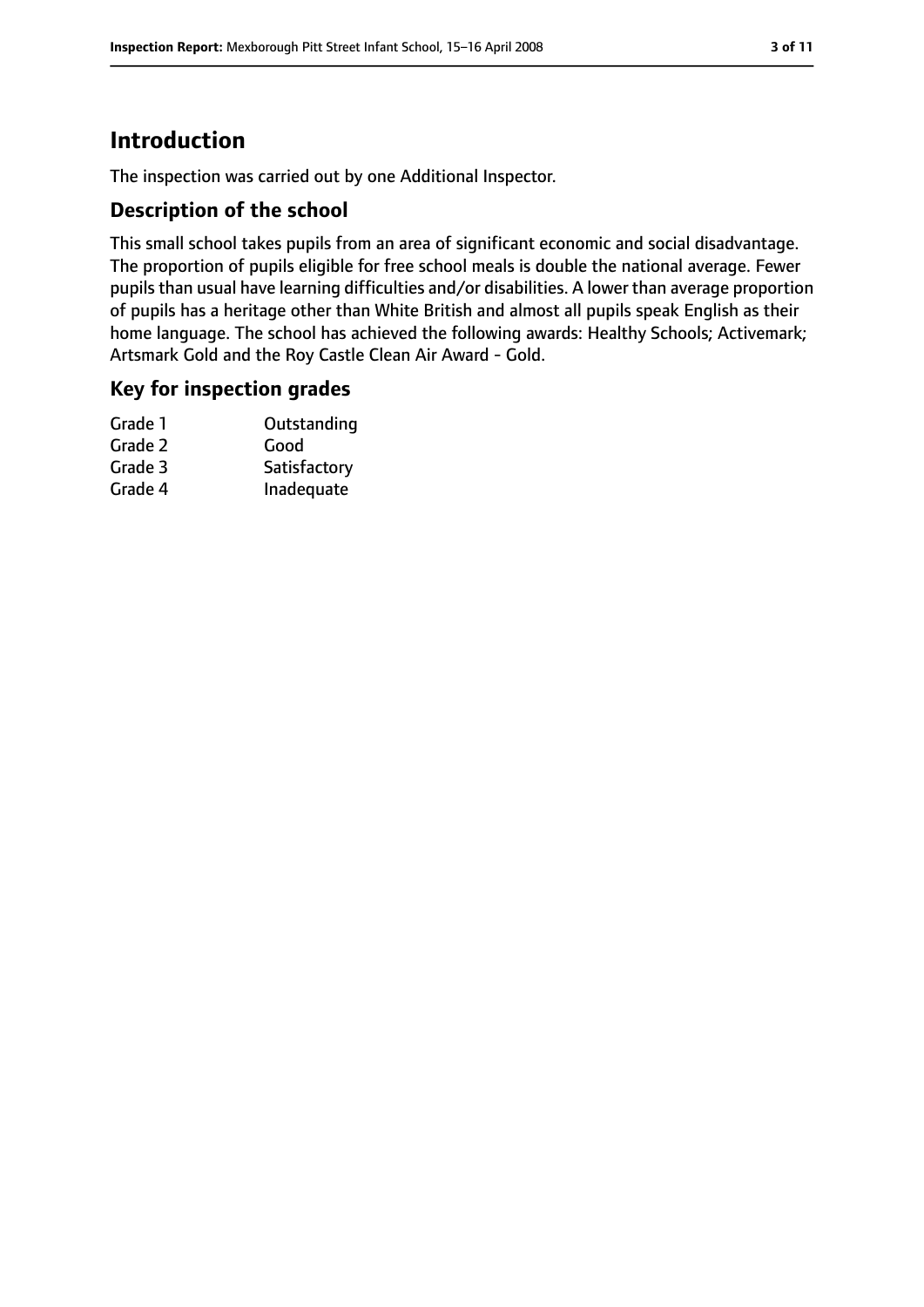# **Overall effectiveness of the school**

#### **Grade: 1**

This is an outstanding school. Parents sum it up perfectly, 'The school gives our children a great start to their education.' Improvement defines the school's focus and emanates directly from the relentless drive and determination of the headteacher. There is rigour in every area of the school's practice and the headteacher unites the small, highly effective staff into a successful team. Everyone plays an important role in the school's success. Skills and expertise are shared generously so that the professional expertise of the staff develops apace. Staff share their best practice to colleagues across the local authority and this helps to establish very strong partnerships with other schools. The school's management is highly efficient and governance is first-rate. Senior leaders have an accurate view of the school's performance even though some of their self-evaluation is modest. There is evidence of strong improvement throughout the school since the last inspection and a strong capacity to improve further.

A key feature of the school is the very high quality teaching. This results in the outstanding achievement by all groups of pupils, irrespective of their abilities, gifts and talents. From very low starting points, pupils reach average standards by the end of Year 2 in reading, writing and mathematics. They are increasingly adept at using new technology and this, coupled with their secure basic skills, ensures they are well equipped for their future learning.

Pupils speak with pride of their school and clearly form good relationships with their teachers. They arrive ready to learn and are happy to stay on at the end of the day to participate in a variety of clubs and sports. Pupils develop very good attitudes to learning and behave beautifully. They relish responsibility, such as organising the school fair and enjoy helping to raise funds for the school and charitable organisations. The stimulating curriculum supports pupils' learning seamlessly as they move from the Foundation Stage into Year 1. Enhanced with excellent external expertise and regular themed weeks, the lively curriculum whets pupils' appetite for learning. Outstanding support systems ensure that pupils receive all the academic guidance they require to become very successful learners. Pupils assess their own and others' learning in class and develop excellent evaluative skills which will serve them well in the future. There is a keen focus on pupils' personal and emotional development. As a result, they grow into increasingly responsible citizens, equipped with a good understanding of how to live safe and healthy lives.

#### **Effectiveness of the Foundation Stage**

#### **Grade: 1**

Highly skilled staff nurture young children's love of school and thirst for learning. There is a strong emphasis on children's social, language and mathematical skills because these are the areas where they need the most help. Children arrive in the Nursery with very low level skills. By the end of Reception, children meet the goals set for them and some exceed these. Children achieve exceptionally well and make rapid progress because provision is of the highest quality. Accurate assessments identify children who require additional help from an early age. As a result, they achieve as well as other groups of children and benefit from highly personalised support. Children have very positive attitudes to learning, know what is expected of them and feel safe. They understand simple rules and their behaviour is exceptionally good. They take responsibility for their own learning. Children are encouraged to look at what they and others have done during an activity and ask pertinent questions to help consolidate their learning. The very best work habits are established and these provide an excellent basis on which to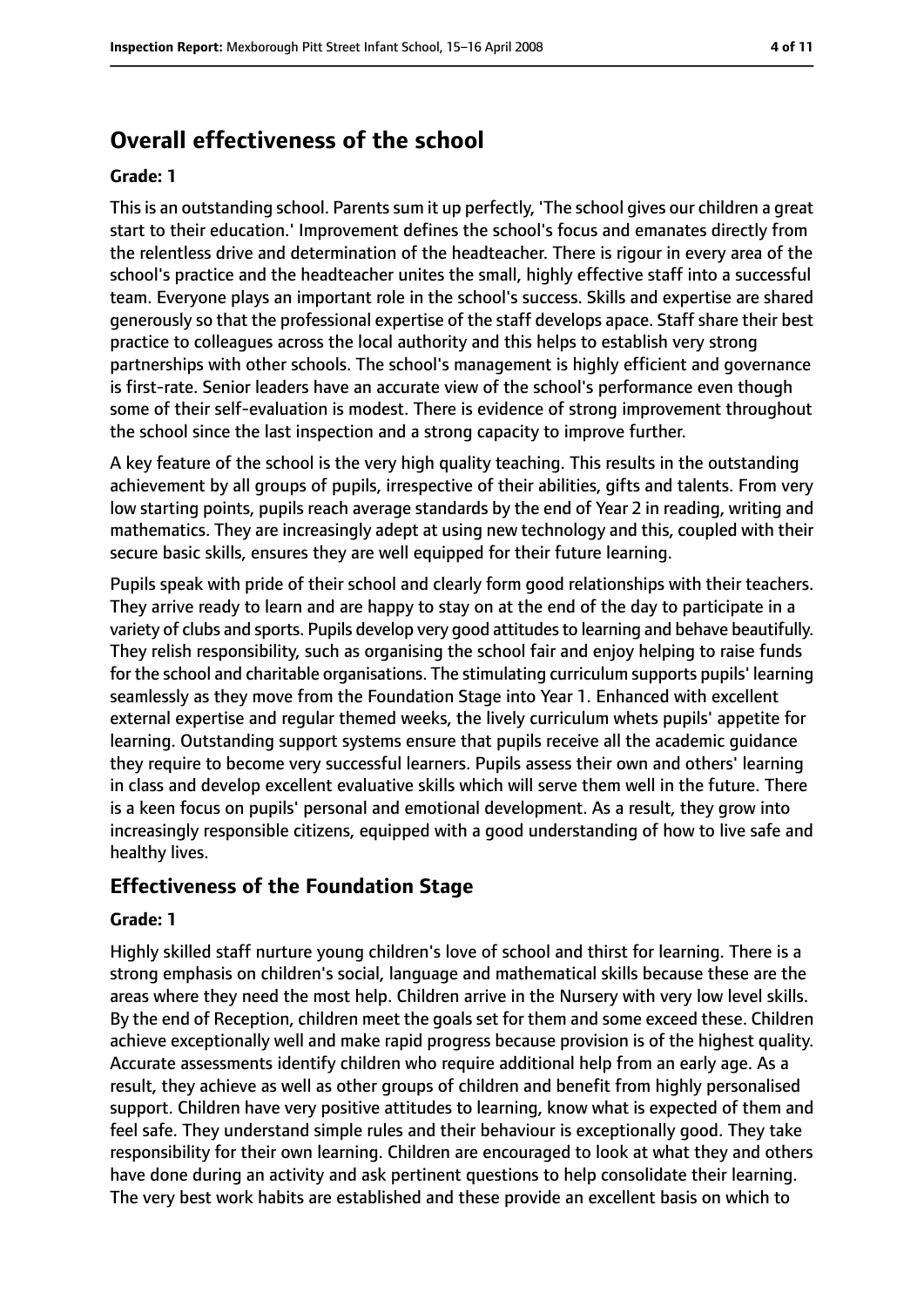develop children's future learning and development. Child-led activities are stimulating and appropriate. Classrooms are very well resourced, as is the outdoor space for Reception children. The outdoor learning environment used by Nursery children awaits renewal and lacks the same appeal and support for learning. The Foundation Stage leader sets the highest standards. She provides a first-class role model, as an excellent early years' practitioner and senior leader.

#### **What the school should do to improve further**

■ Implement the plans to improve the outdoor learning space in the Nursery and so reflect more closely the high quality provision indoors.

# **Achievement and standards**

#### **Grade: 1**

The very good start that children make in the Foundation Stage continues throughout the school. By the time they leave Year 2, pupils reach standards that are broadly average in reading, writing, and mathematics. High standards are evident in information and communication technology (ICT) and art. Pupils achieve exceptionally well from their starting points and this is equally true of those who join the school in Years 1 or 2 with skill levels below those of their peers. The small numbers of pupils in each year group render the published data unreliable and standards fluctuate more than is usual as a result. Following national patterns, girls tend to outperform the boys, especially in reading and writing. However, the curriculum is designed to especially capture the interest of boys and this is having a positive impact on their attainment and enjoyment this year. Pupils with learning difficulties and/or disabilities work closely with highly skilled learning support assistants who enhance these pupils' learning experiences so they, too, achieve exceptionally well.

## **Personal development and well-being**

#### **Grade: 1**

Pupils thoroughly enjoy school. Their exemplary behaviour is a credit to staff and parents. Pupils' attention rarely wanders in lessons and so little time is wasted. Pupils explore throughout the day and are totally engrossed in their daily experiences. They speak with pride of their school and say simply that their teachers are 'fantastic'. They are at ease in the friendly atmosphere, say they feel safe and clearly enjoy the independence they are given. As a result, they mature into conscientious and independent learners. They respond well to prompts in lessons to identify what they are learning and what they could improve. Pupils are excited as they contribute to the daily 'learning logs' in each classroom. These celebrate various achievements by pupils that day. Parents confirm that their children enjoy school with comments such as, 'My child has blossomed since joining the school'. Pupils' excellent spiritual, moral, social and cultural development stems directly from the rich experiences adults offer to children each day. Pupils are respectful and sensitive members of the community, quick to help others and increasingly aware of the diversity of modern life. Attendance is satisfactory and most pupils attend school regularly.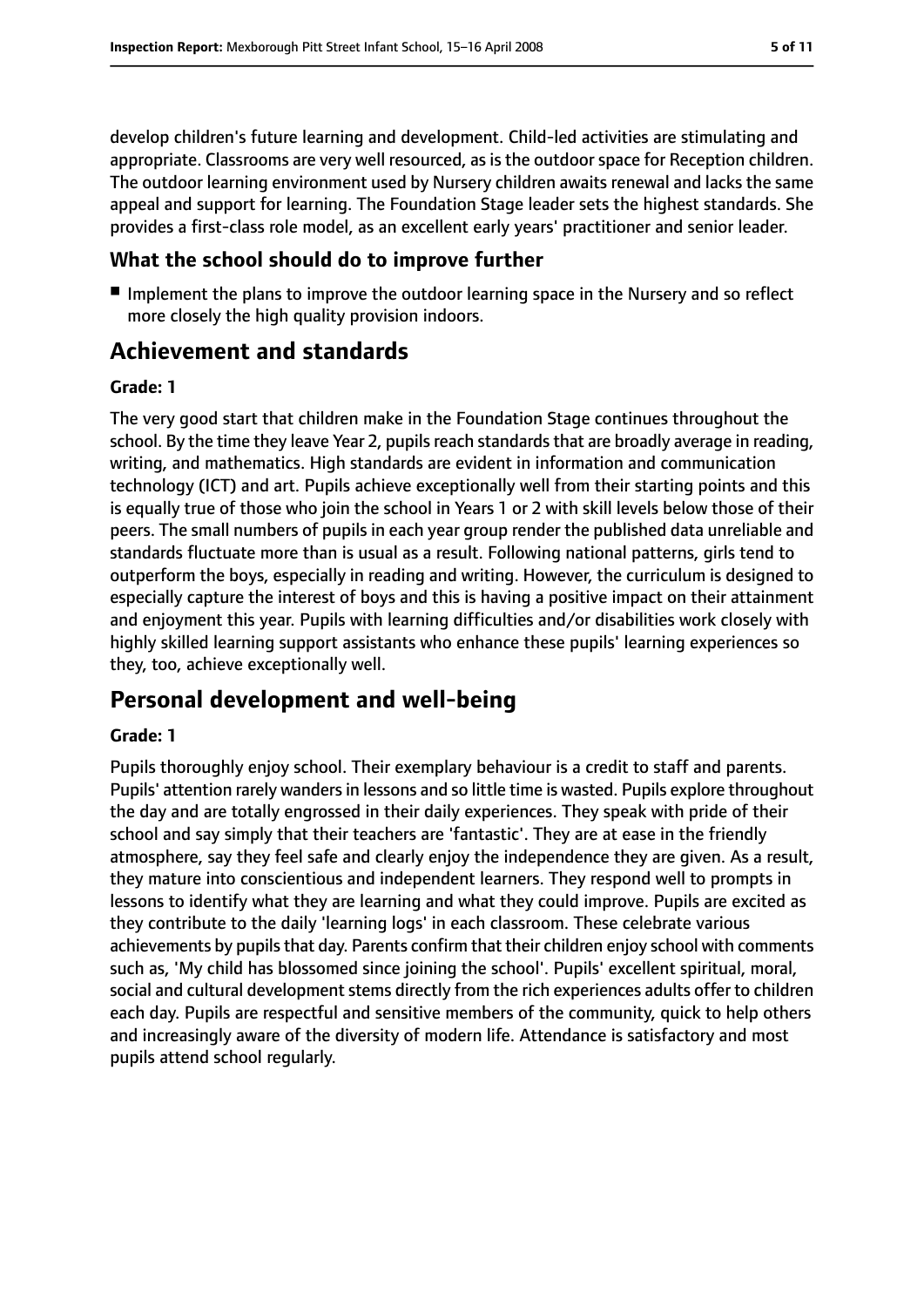# **Quality of provision**

#### **Teaching and learning**

#### **Grade: 1**

Pupils are confident learners who approach activities with an equal mix of enthusiasm and application. Excellent relationships encourage pupils to feel secure and relaxed in the cheerful classrooms that abound with eye-catching resources. High quality planning and an inventive curriculum enable skilful teachers and learning support assistants to work very successfully together to help pupils make excellent progress. Parents and volunteer helpers support pupils' learning extremely well. Parents comment, 'As a parent I feel involved in the processes of both learning and fun.' Meticulous checks and tracking ensure that teachers plan and teach to a consistently high quality, full of content relevant to the needs of each individual. Teachers ensure that vibrant displays in classrooms and corridors celebrate the wonders of the natural world, often through the medium of pupils' high quality art work. There is good use of skilled visitors who open up a whole new world to pupils. For example, everyone thoroughly enjoyed helping to design and build a permanent 'Twigloo' on the field.

#### **Curriculum and other activities**

#### **Grade: 1**

An innovative curriculum brings challenge and relevance to pupils' learning and meets their needs exceptionally well. Each year group follows a curriculum based on the Foundation Stage areas of learning. This offers the practical and investigative experiences these pupils, particularly the boys, need in order to develop an interest in reading and writing. Pupils are invited to contribute to numerous plans to improve the school environment. They focus on developing ideas and then resourcing the plans. Pupils evaluate the outcomes in order to work out how they can make further improvements. Thus, pupils acquire the fundamentals of project management, a desirable skill for the future. Pupils' basic skills are very well developed through 'small world' play scenarios. Learning is purposeful because lessons have a clear objective and pupils complete the statement, 'I am learning this because.' before they begin each task. Thus, their learning becomes purposeful. Elements of literacy, numeracy and ICT are evident in all subjects, which mean that pupils practise those skills throughout the day.

#### **Care, guidance and support**

#### **Grade: 1**

Pastoral care and academic guidance are of an equally exceptional quality. Parents say, 'This is a kind and caring school with a great environment.' All the appropriate systems are in place to safeguard learners and to ensure their safety, health and well-being. Adults support pupils' academic, physical and emotional needs extremely well. Lunch staff maintain high expectations of pupils at play and the cook provides healthy filling meals. Ancillary staff ensure that all areas of the school are attractive and safe. Administrators present a friendly face to parents and have a rigorous system to check on reasons for absence. Pupils know exactly how well they are achieving and what they need to do next to improve. They are very familiar with their targets because these literally pop up from the back of exercise books and are visible throughout lessons. Exemplary assessment procedures provide a clear picture of pupils' progress through school. Strong links with other schools secure a seamless transition for pupils at the end of Year 2.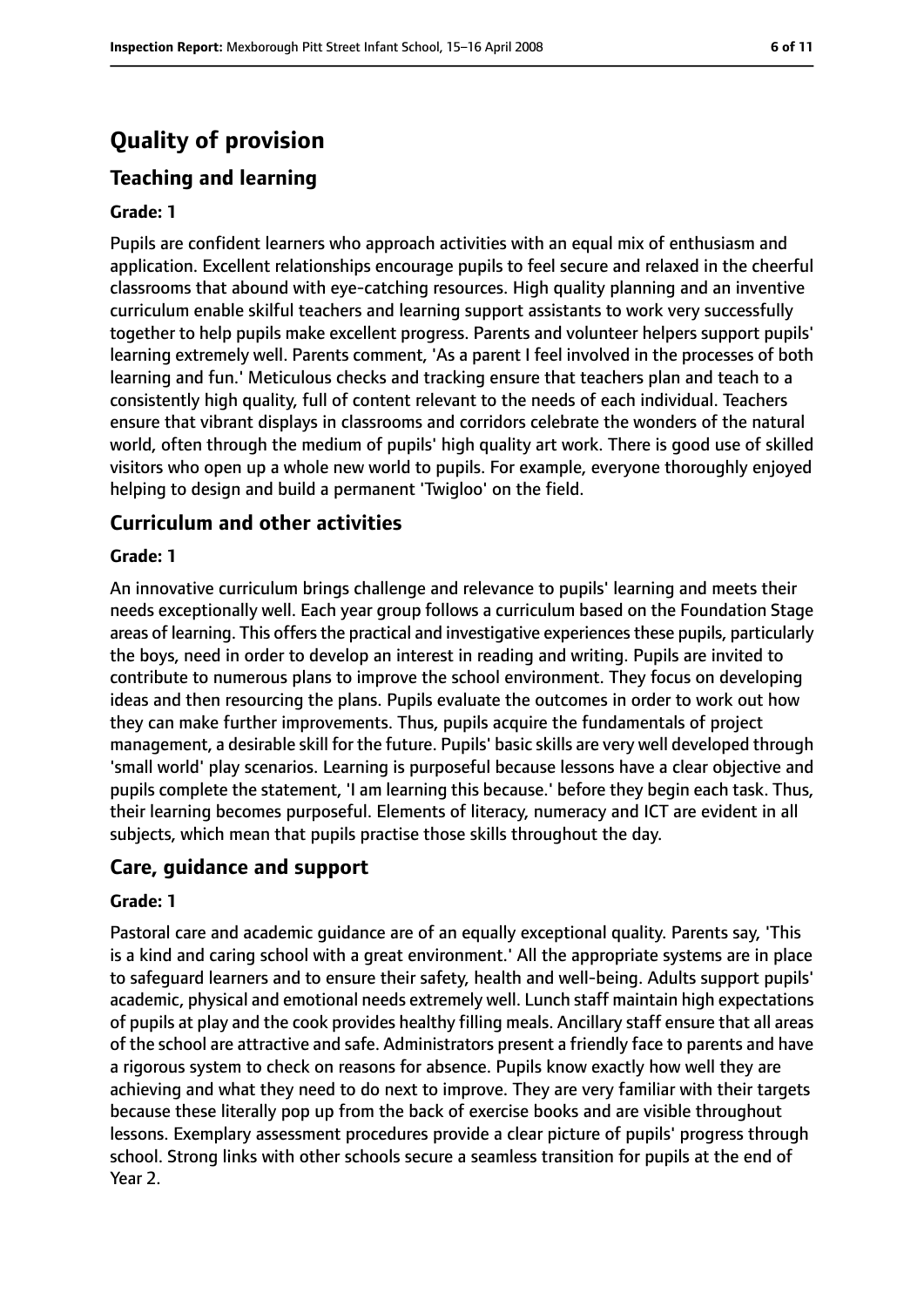#### **Leadership and management**

#### **Grade: 1**

Percolating down from the headteacher, leadership and management are of the highest calibre. The small staff team collaborates willingly on all aspects of the school's work. They take their lead from the drive for improvement emanating from the headteacher and deputy headteacher. The headteacher sets the bar consistently high in terms of her expectations of pupils, staff and parents. The whole-school community is engaged in a constant cycle of review and renewal and, as a result, pupils achieve outstandingly well. Governors are totally committed to the challenges laid down by senior leaders and are justifiably proud of the school and the astute staff appointments they have made. They are very knowledgeable and offer support and challenge in equal measure. Financial affairs are administered efficiently. The school establishes excellent, supportive relationships with outside agencies and other schools and enjoys a fine reputation in the local community. Parents confirm that Mexborough Pitt is, 'A very parent and community oriented school, listening to our views and concerns and quickly acting on them. It's like your best friend.'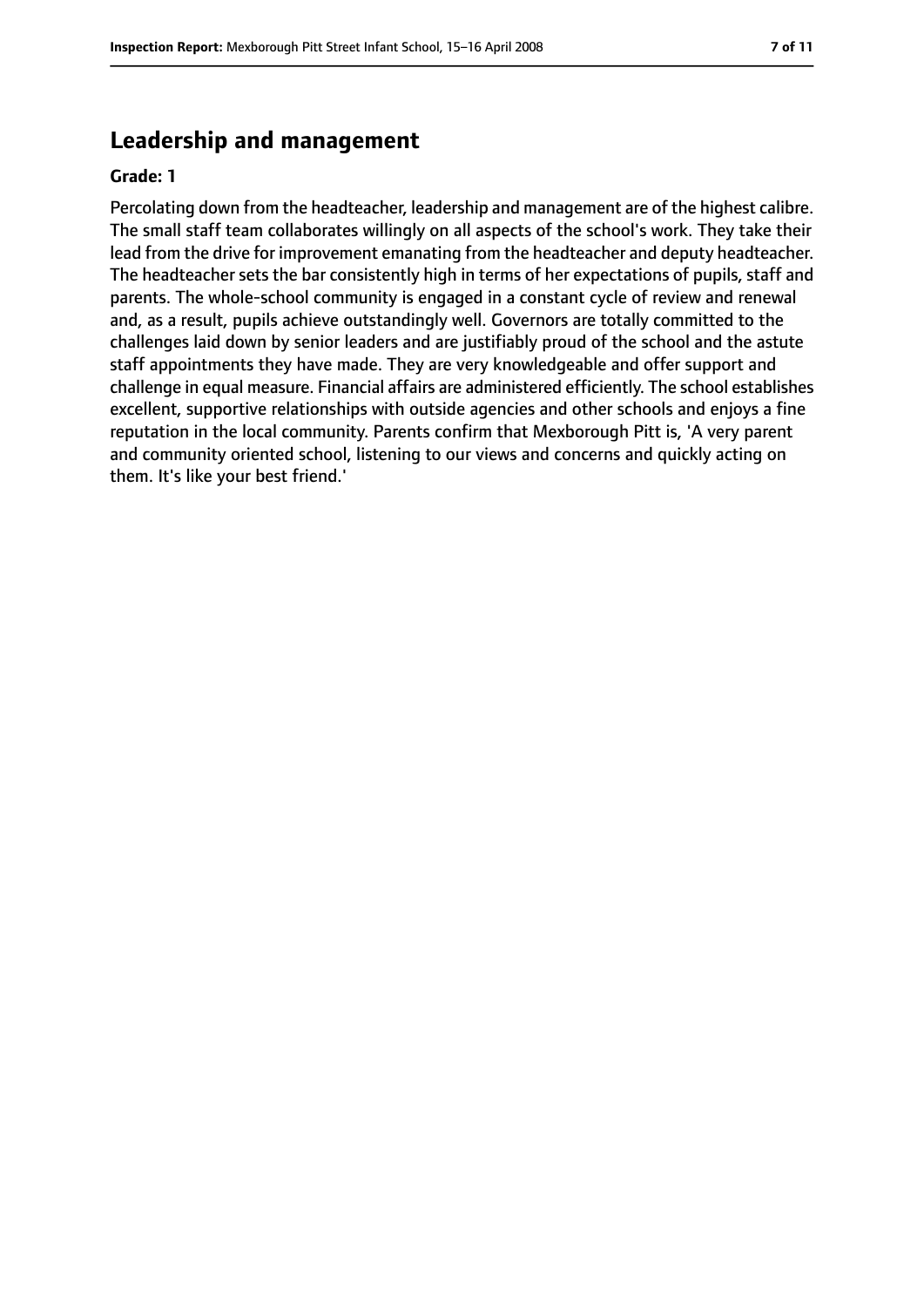**Any complaints about the inspection or the report should be made following the procedures set out in the guidance 'Complaints about school inspection', which is available from Ofsted's website: www.ofsted.gov.uk.**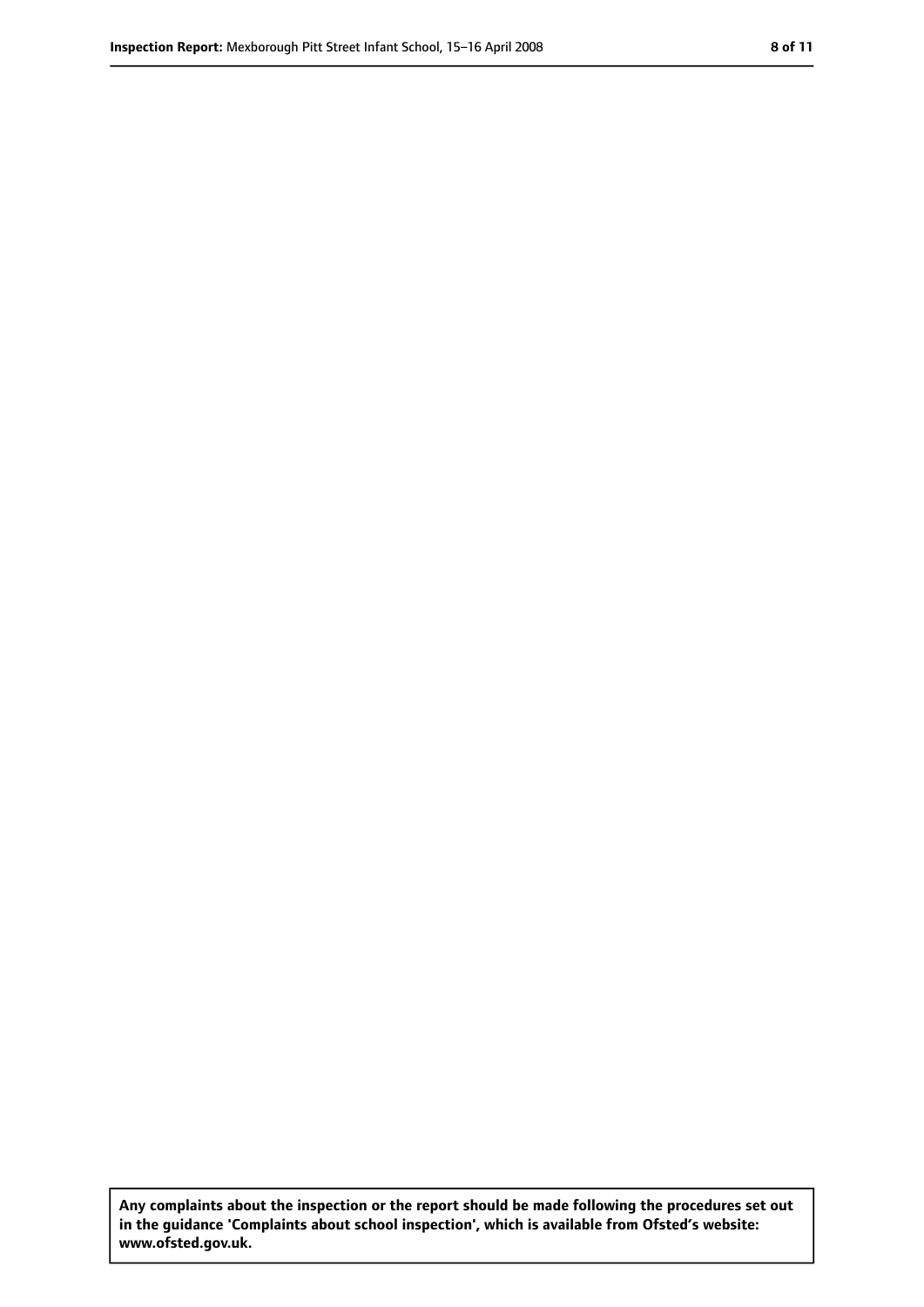# **Inspection judgements**

| $\dot{ }$ Key to judgements: grade 1 is outstanding, grade 2 good, grade 3 satisfactory, and | School         |
|----------------------------------------------------------------------------------------------|----------------|
| arade 4 inadequate                                                                           | <b>Overall</b> |

### **Overall effectiveness**

| How effective, efficient and inclusive is the provision of education, integrated<br>care and any extended services in meeting the needs of learners? |     |
|------------------------------------------------------------------------------------------------------------------------------------------------------|-----|
| Effective steps have been taken to promote improvement since the last<br>inspection                                                                  | Yes |
| How well does the school work in partnership with others to promote learners'<br>well-being?                                                         |     |
| The effectiveness of the Foundation Stage                                                                                                            |     |
| The capacity to make any necessary improvements                                                                                                      |     |

#### **Achievement and standards**

| How well do learners achieve?                                                                               |  |
|-------------------------------------------------------------------------------------------------------------|--|
| The standards <sup>1</sup> reached by learners                                                              |  |
| How well learners make progress, taking account of any significant variations between<br>groups of learners |  |
| How well learners with learning difficulties and disabilities make progress                                 |  |

#### **Personal development and well-being**

| How good is the overall personal development and well-being of the<br>learners?                                  |  |
|------------------------------------------------------------------------------------------------------------------|--|
| The extent of learners' spiritual, moral, social and cultural development                                        |  |
| The extent to which learners adopt healthy lifestyles                                                            |  |
| The extent to which learners adopt safe practices                                                                |  |
| How well learners enjoy their education                                                                          |  |
| The attendance of learners                                                                                       |  |
| The behaviour of learners                                                                                        |  |
| The extent to which learners make a positive contribution to the community                                       |  |
| How well learners develop workplace and other skills that will contribute to<br>their future economic well-being |  |

#### **The quality of provision**

| How effective are teaching and learning in meeting the full range of the<br>learners' needs?          |  |
|-------------------------------------------------------------------------------------------------------|--|
| How well do the curriculum and other activities meet the range of needs<br>and interests of learners? |  |
| How well are learners cared for, quided and supported?                                                |  |

#### **Annex A**

 $^1$  Grade 1 - Exceptionally and consistently high; Grade 2 - Generally above average with none significantly below average; Grade 3 - Broadly average to below average; Grade 4 - Exceptionally low.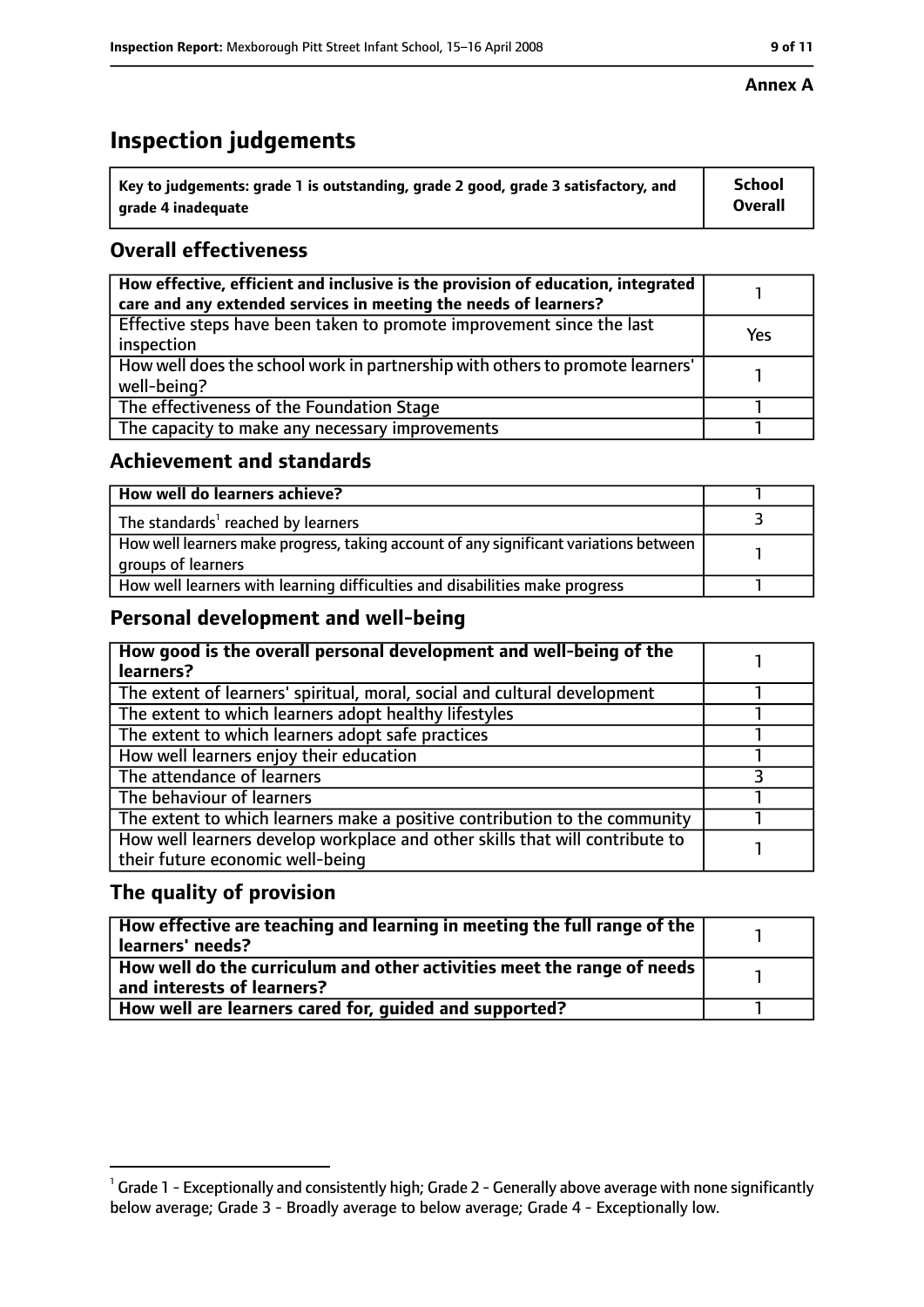#### **Annex A**

# **Leadership and management**

| How effective are leadership and management in raising achievement<br>and supporting all learners?                                              |           |
|-------------------------------------------------------------------------------------------------------------------------------------------------|-----------|
| How effectively leaders and managers at all levels set clear direction leading<br>to improvement and promote high quality of care and education |           |
| How effectively leaders and managers use challenging targets to raise standards                                                                 |           |
| The effectiveness of the school's self-evaluation                                                                                               |           |
| How well equality of opportunity is promoted and discrimination tackled so<br>that all learners achieve as well as they can                     |           |
| How effectively and efficiently resources, including staff, are deployed to<br>achieve value for money                                          |           |
| The extent to which governors and other supervisory boards discharge their<br>responsibilities                                                  |           |
| Do procedures for safequarding learners meet current government<br>requirements?                                                                | Yes       |
| Does this school require special measures?                                                                                                      | <b>No</b> |
| Does this school require a notice to improve?                                                                                                   | No        |